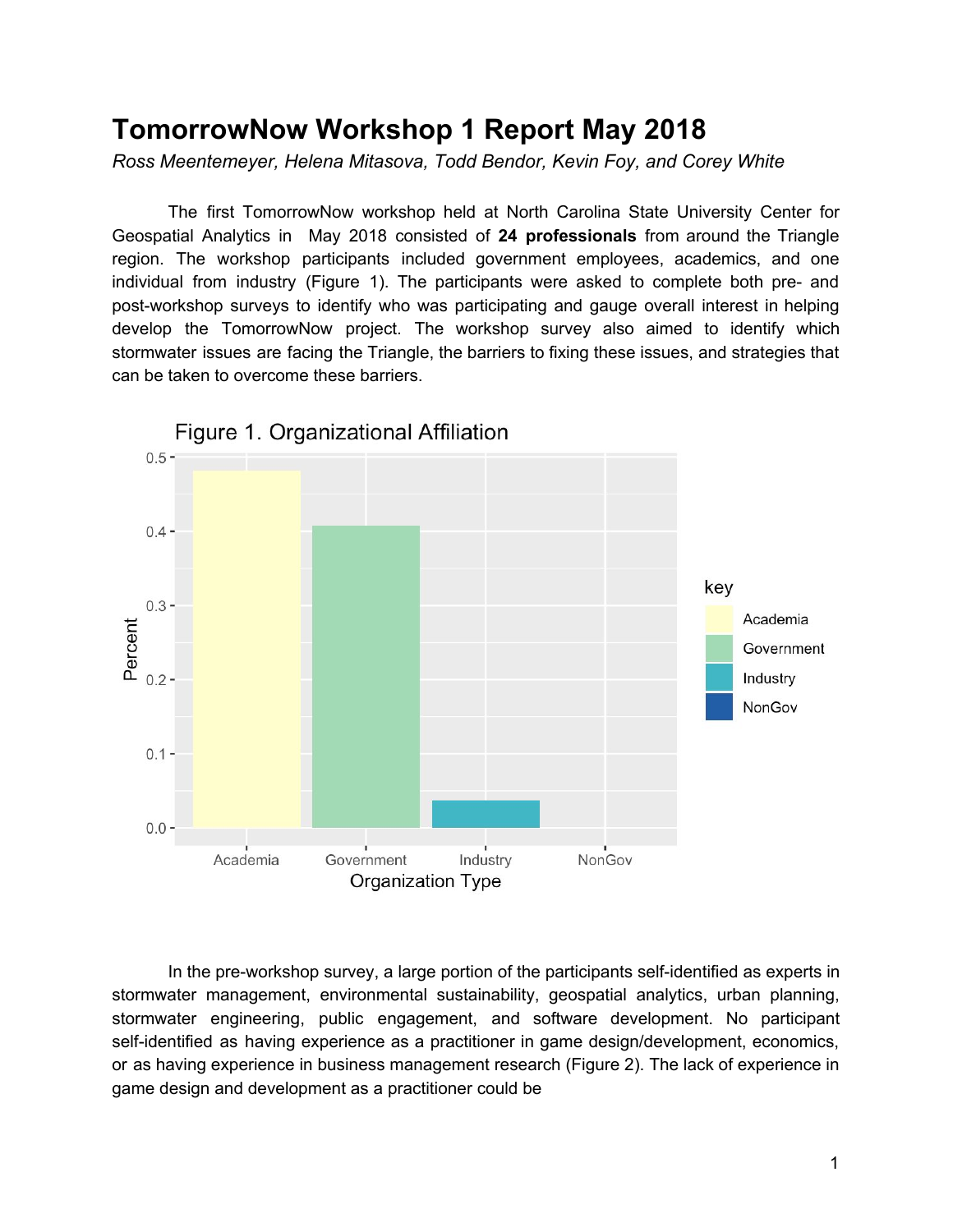

#### Figure 2. Professional Experience Level

an obstacle for the development of TomorrowNow, but is also an opportunity to **expand recruitment to people in the gaming industry**.

# **Perceptions**

*"Civic engagement hinges on a sense of ownership." - Workshop Participant*

The likelihood of participants to share project information with their network and recruit others to participate in TomorrowNow was higher in the post-workshop survey than the pre-workshop survey. The participants also reported a **higher likelihood to use TomorrowNow to get feedback from public audiences after the workshop**, indicating that the meeting provided them with a better understanding of how TomorrowNow could be used for this purpose. However, the participants were unsure if the public would use TomorrowNow to contribute to the decision-making processes regarding stormwater (Figure 3).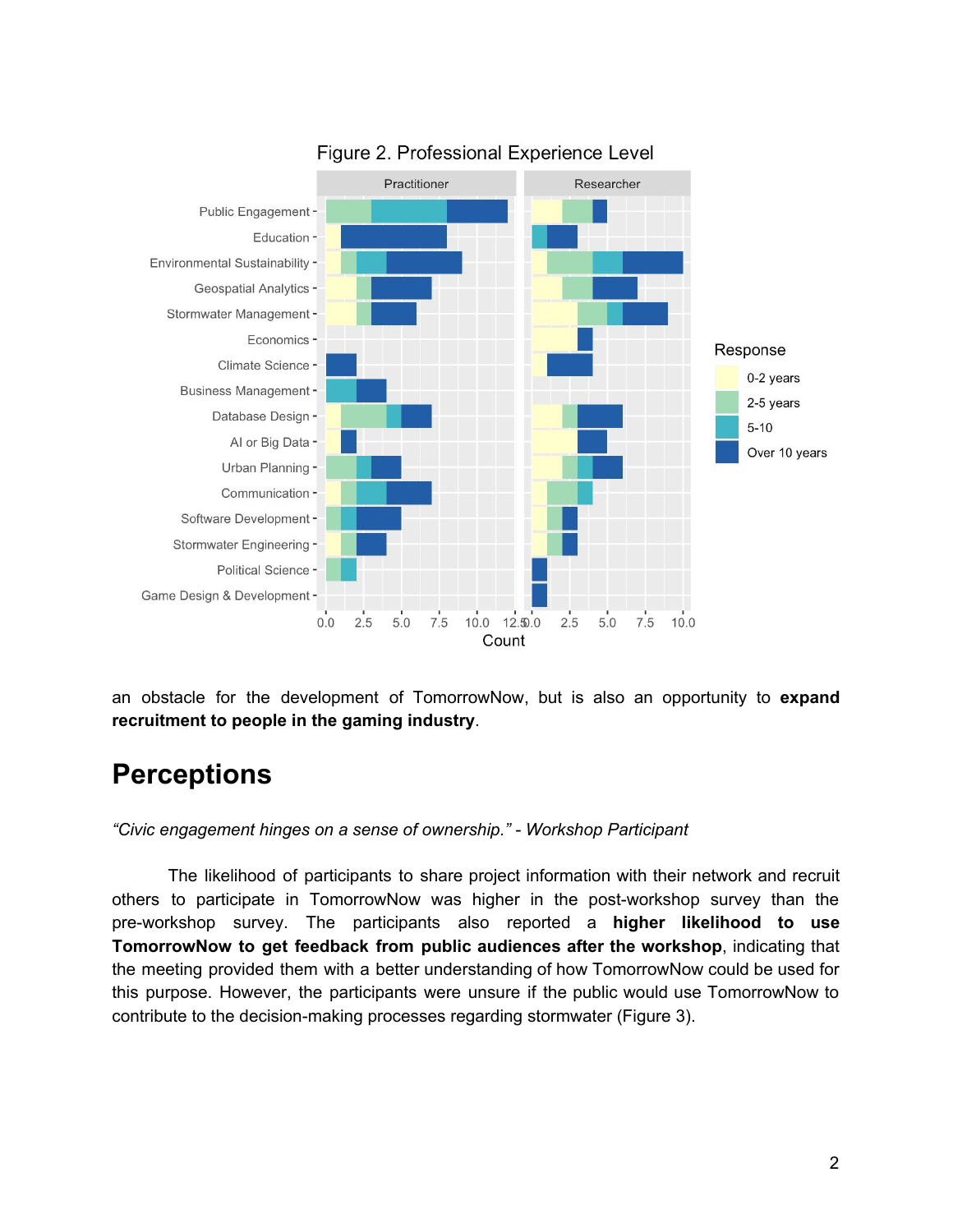#### Figure 3. Based on What You Know



#### 1: Not Likely - 7: Very Likely

## **Interests**

The participants of Workshop 1 were asked before and after the workshop about their interest in helping design or develop TomorrowNow. The levels of participation available to the participants were conference calls, workshops, providing feedback on drafts/general advice, and system/game design and implementation (Figure 4). The majority of interest in participating in conference calls focused on the **physical and social science aspect** of the project; the least amount of interest in conference calls concerned technical and economic areas. Between the pre- and post-workshop surveys, interest in participating in workshops related to **physical sciences** (e.g., hydrology, water biogeochemistry) more than doubled. Attendees were also more interested in attending future workshops related to **geospatial, social science, and community engagement** after the workshop than before; however, participants were less interested in attending future workshops related to the technical aspects of TomorrowNow. Participants were most interested in providing feedback or general advice on issues related to **physical science, social science, community engagement, technical aspects, and geospatial aspects** of TomorrowNow. As a means of participating in TomorrowNow development, game design and providing feedback had the **overall most interest** from attendees in Workshop 1.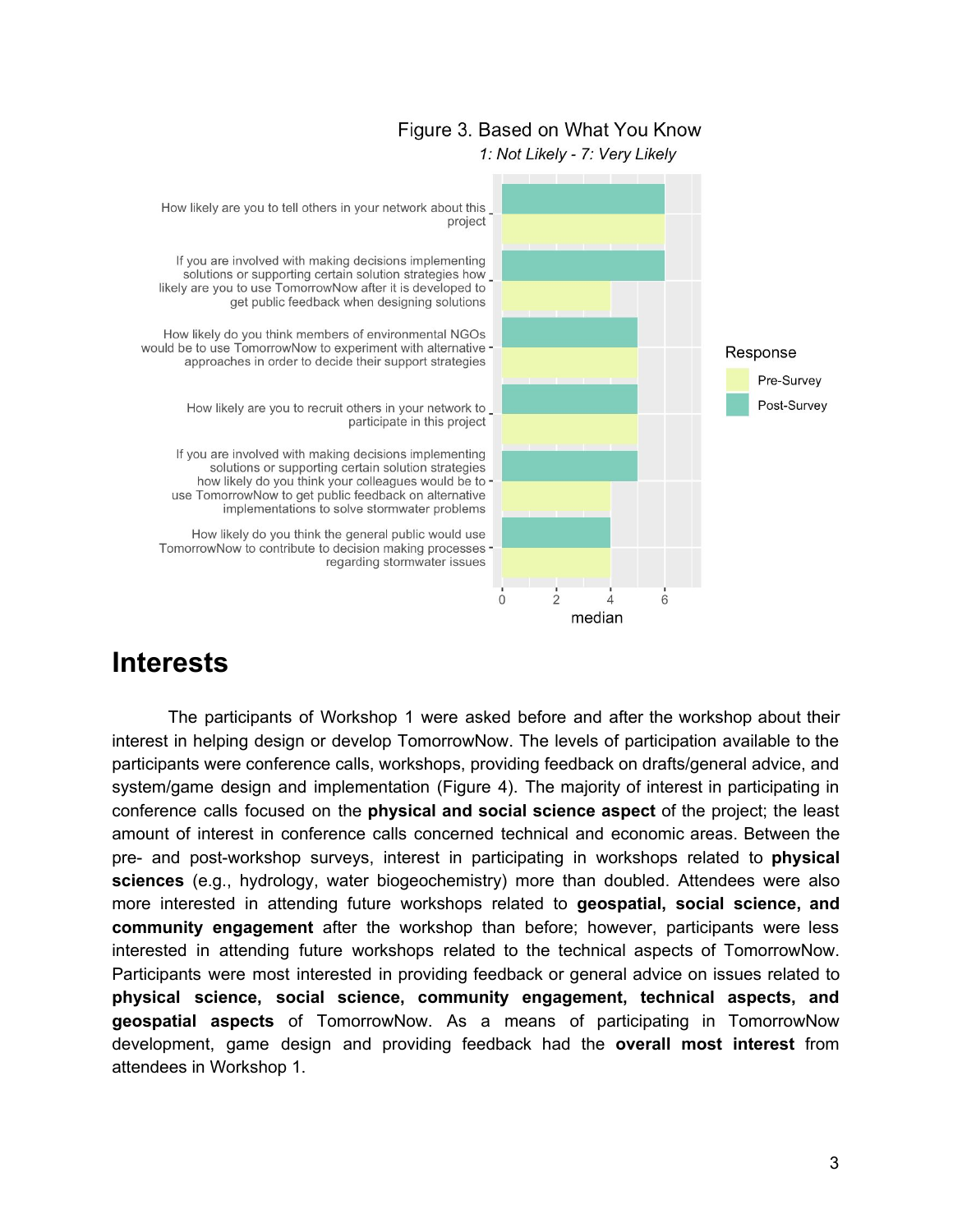

Participants were most interested in participating in conference calls, workshops, providing feedback, and game design and implementation related to **physical science aspects** of TomorrowNow. The participants indicated that they were less interested in helping with the technical and economic aspects of TomorrowNow. However, the participants did indicate a high interest in providing support in these areas through feedback and advice and in game design and implementation. Overall, participants were more interested in helping in all aspects of TomorrowNow after they completed the workshop, and the results are reflective of the listed experience levels of the participants.

# **Stormwater Issues in the Triangle**

The participants of Workshop 1 were asked to give their opinions about the current stormwater issues facing the Triangle. The questions were framed as: *how important is collaboration* to address the problem, *how interested* are the participants in seeing these problems modeled as a serious game (e.g. TomorrowNow), and *how urgent* is the problem (Figure 5). Participants indicated that the stormwater issues most threatening the Triangle in the future are **high nutrient pollution and eutrophication in surface waters harming aquatic ecosystems, modification of urban stream channels degrading water quality, and climate change resulting in increased damage from flooding**. In response to an open-ended prompt to identify problems additional to those listed in the survey, participants identified issues around environmental justice and equitable outcomes. **In future workshops, these topics should be included to better understand how they could be modeled in TomorrowNow.**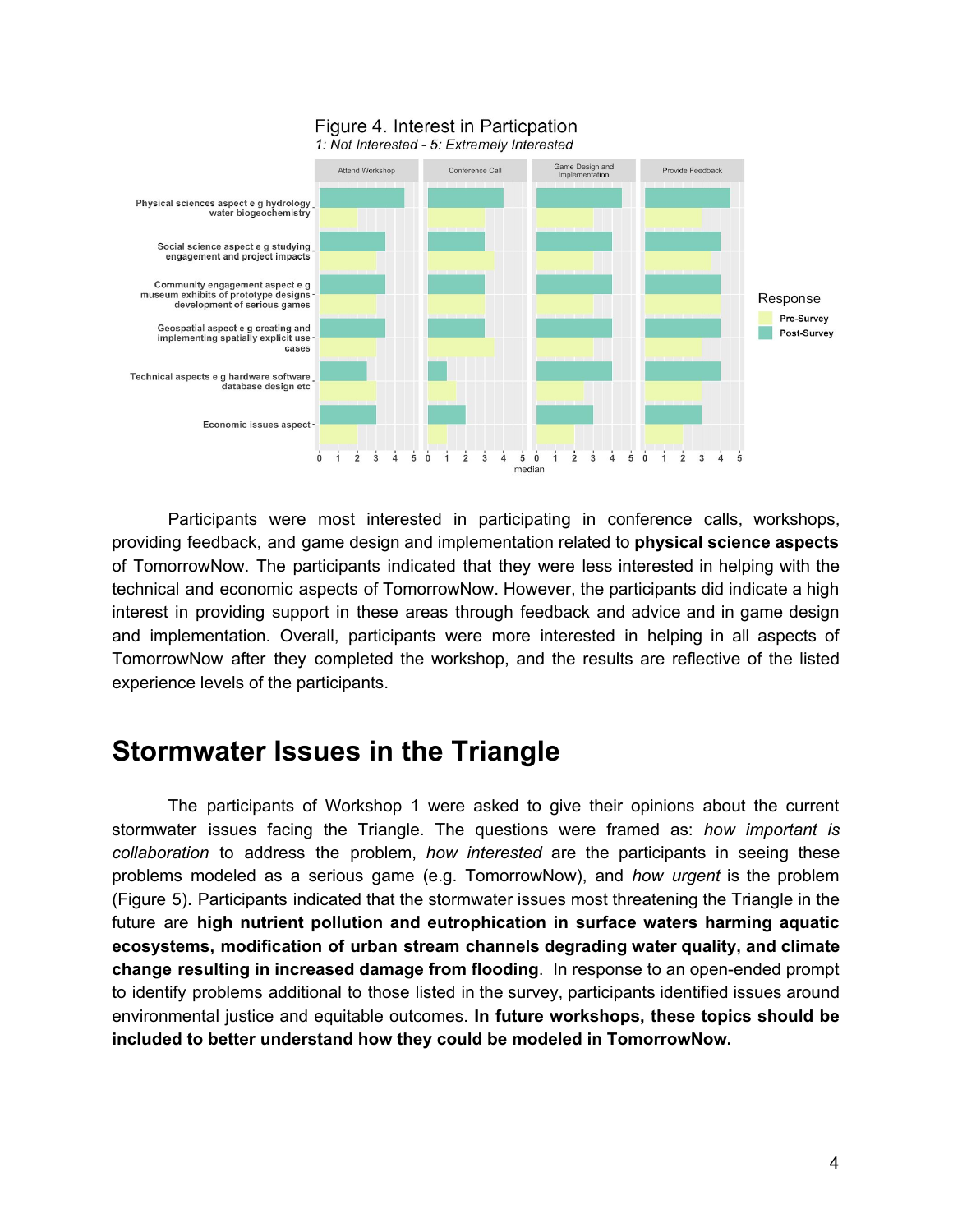

#### Figure 5. Stormwater Problems in the Triangle 1: Not, 2: Little, 3: Moderately, 4: Very, 5: Extremely

### **Barriers to Determining and Implementing Solutions**

"*There's a lot of exchange between city governments, but that does not mean collaboration for solutions. For Durham and Raleigh, the best collaboration comes when imposed by law." - Workshop Participant*

Workshop participants indicated that the biggest barrier to determining and implementing a solution to the stormwater issues facing the Triangle is **financial constraints**. Other barriers included a **lack of jurisdictional power or authority** to both enact solutions and define problems, as well as a **lack of incentives for collaboration** between local governments or



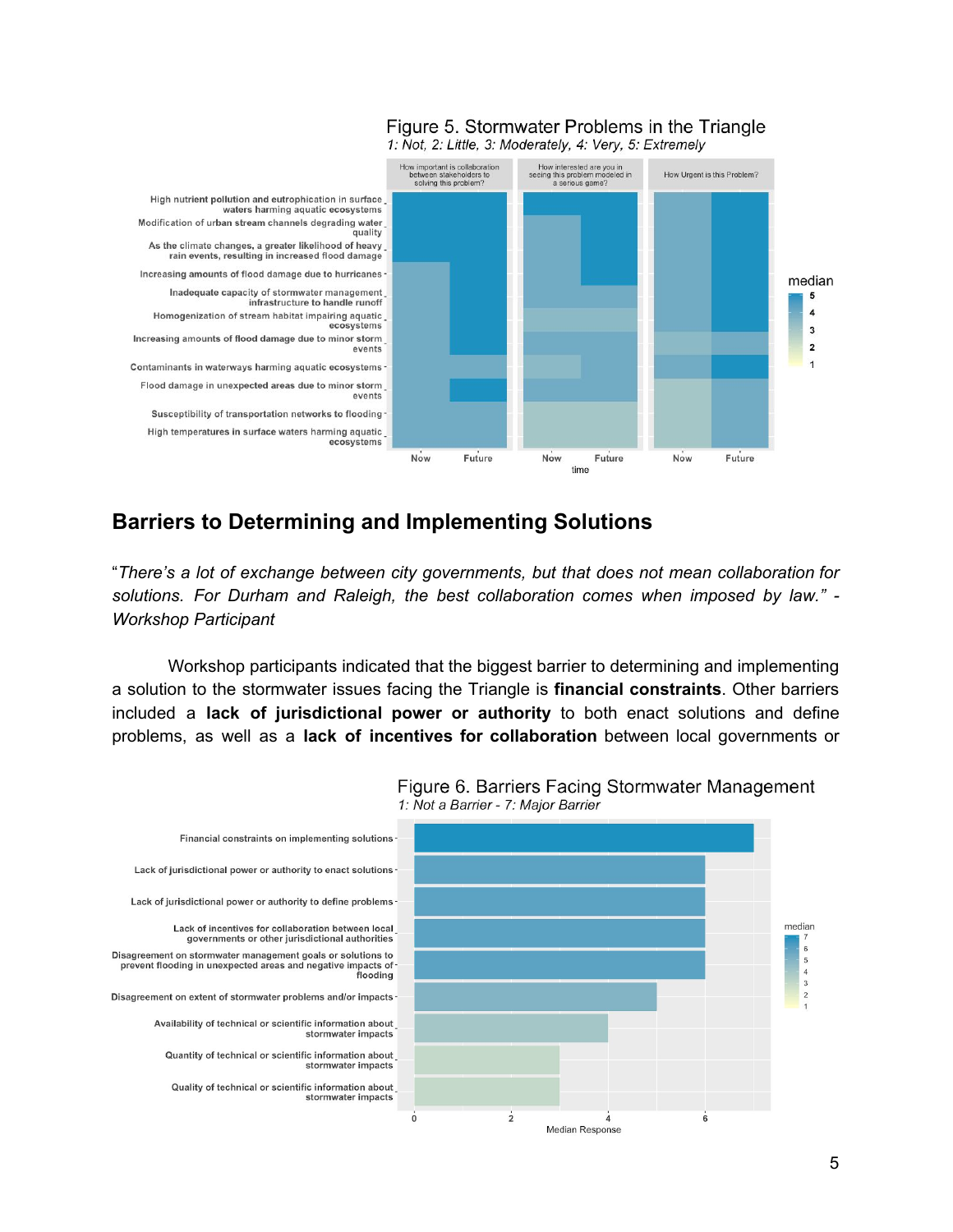other jurisdictional authorities, and **disagreement on stormwater management goals** or solutions to prevent flooding in unexpected areas (Figure 6).

### **Potential Strategies to Help Solve Stormwater Management**

"*How much do we want to drive policy vs. citizen education?" - Workshop Participant*

Workshop participants identified increasing or improving **interventions on private land** (e.g., less impervious surface, more flood control wetlands or retention ponds) as the most important strategy to help solve stormwater management issues in the Triangle (Figure 7). Strategies involving improved wastewater infrastructure and improved emergency response were deemed of little to moderate importance, indicating their low priority for inclusion in the TomorrowNow game.



Figure 7. Strategies to Solve Stormwater Management

# **Discussion and Recommendations**

The results of Workshop 1 indicate interest in TomorrowNow among stakeholders and clearly identify issues facing the Triangle on which TomorrowNow can focus to help improve stormwater management. So far, though, project participants mainly consist of government employees and academics, which likely influences survey findings and project priorities. **Recruitment efforts should increase to attract members from industry and NGOs, to encompass a broader view of stormwater issues in the Triangle**. In addition to recruiting participants from different organizations, a focus should be placed on **identifying and engaging experts in the game industry and economics**. Overall, participants in Workshop 1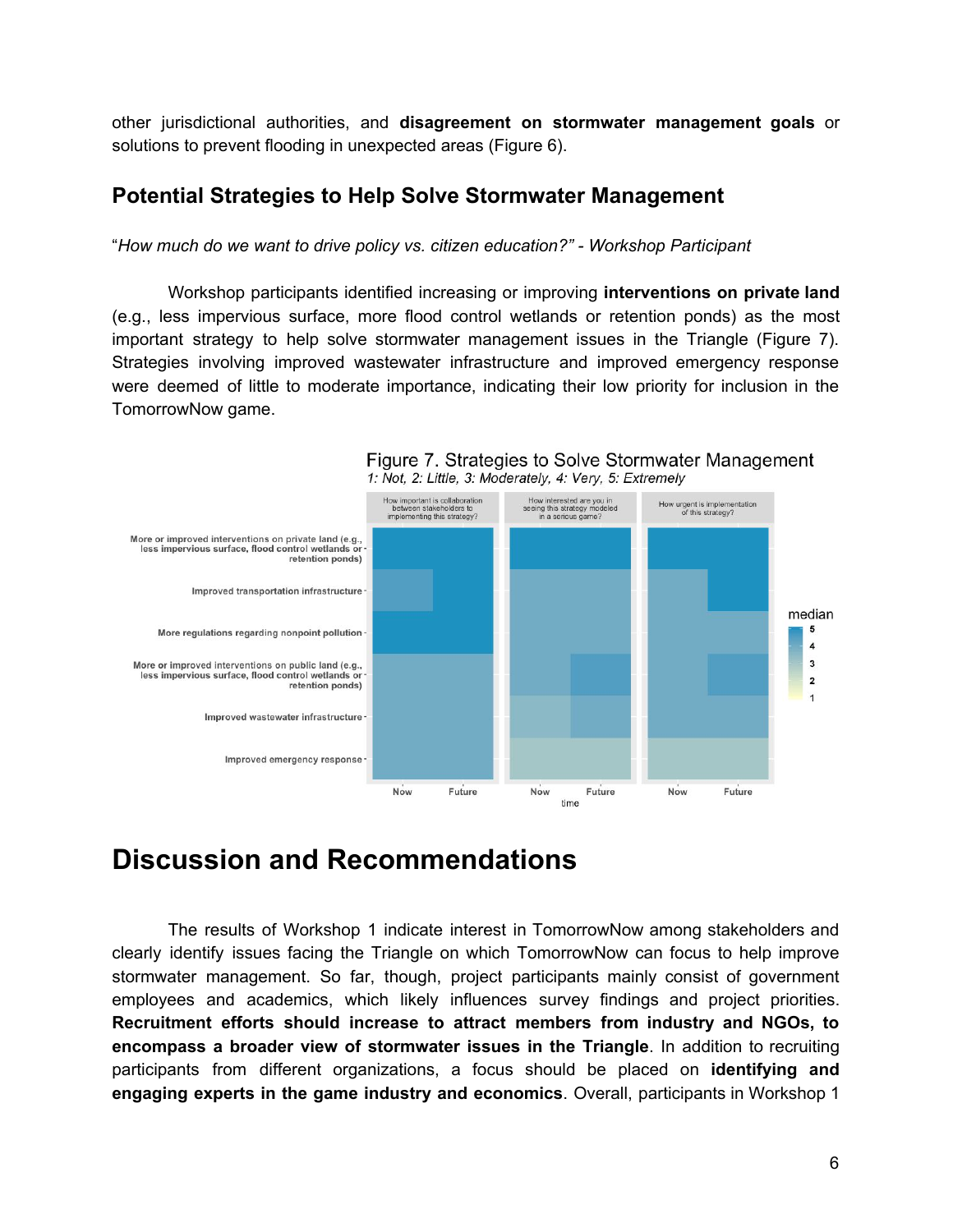were most interested in helping with the **physical science** aspects of TomorrowNow regardless of the type of participation (e.g., attend a workshop, conference call, game design, and providing feedback).

Stormwater issues facing the Triangle region now and in the future were identified as **high nutrient pollution and eutrophication in surface waters harming aquatic ecosystems, modification of urban stream channels degrading water quality, and climate change resulting in increased damage from flooding.** However, participants indicated that the



survey was missing questions about the environmental justice aspects of stormwater management, which they felt were extremely important. **Additional workshops should focus on how these issues can be gamified and identify the spatial and temporal scales of TomorrowNow**.

Discussion at Workshop 1 briefly touched on the data needs of TomorrowNow and the complexity of its modeling efforts. In particular, participants cautioned against presenting the game as a source of conclusive answers but rather viewed it as a useful tool for weighing different outcomes:

*"A policy-maker could think the game presents 'the solution' because of oversimplification, and not understand that complexity has been reduced. Because some things are harder to predict than others. We should be very careful about what goes into the game." - Workshop Participant*

"Elected officials say 'we need more data to make decisions' but if this [game] is a better way to learn *about trade-offs and graceful failure, I think that that could be really valuable." - Workshop Participant*

Funding was the main hurdle identified as restricting the implementation of stormwater solutions in the Triangle during Workshop 1. However, **disagreement on stormwater management goals or solutions to prevent flooding in unexpected areas and negative impacts of flooding** presents a more plausible focus for TomorrowNow.